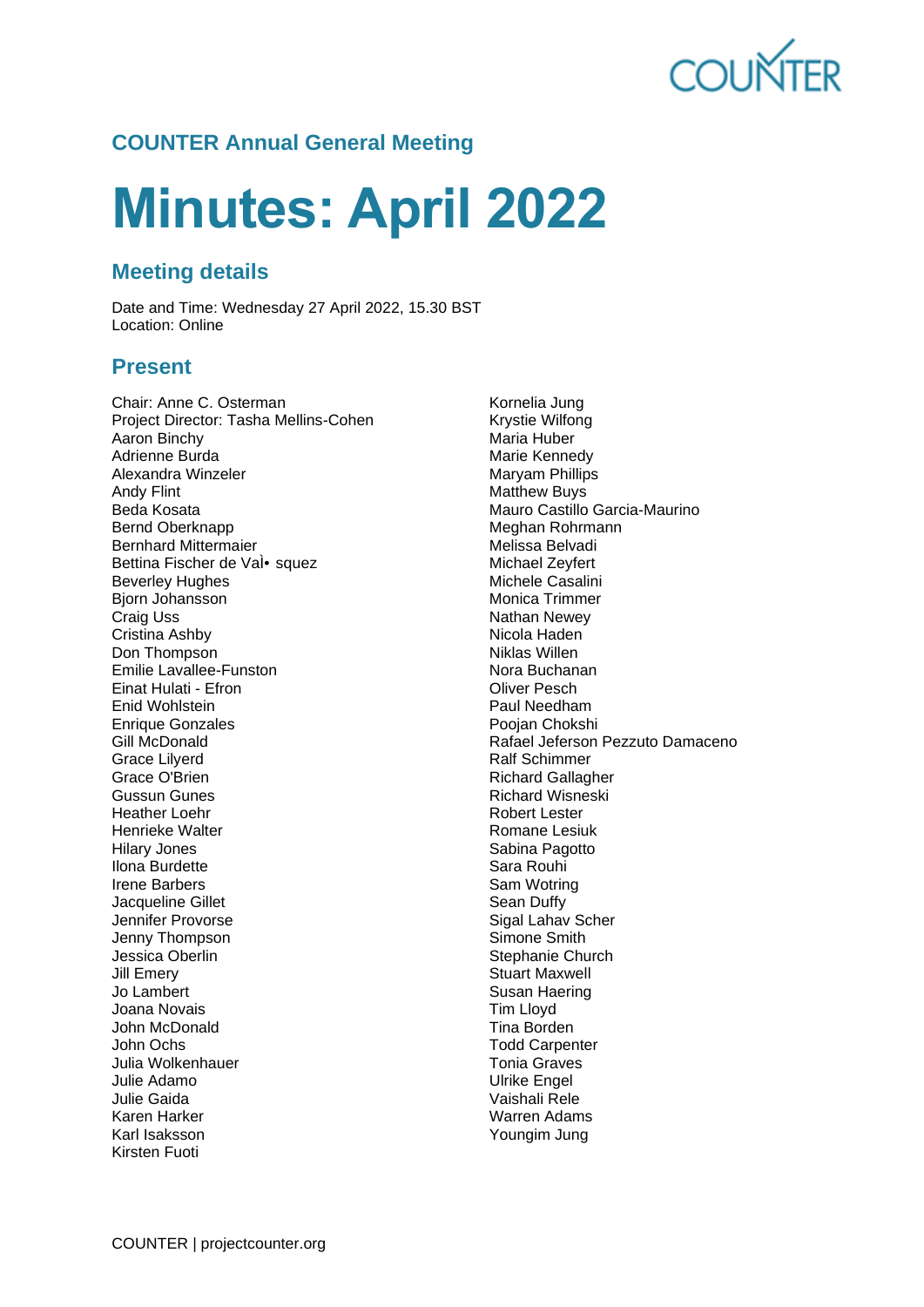## **Meeting minutes**

Tasha Mellins-Cohen, the new Project Director, welcomed everyone to the Annual General Meeting and thanked Lorraine Estelle for her efforts on COUNTER's behalf over her tenure. She explained that members would be able to propose, second, and vote on motions via the chat box.

#### **Minutes of the last meeting**

Members were asked to review the minutes of the last Annual General Meeting, held in April 2021. Jack Ochs proposed and Sean Duffy seconded that the minutes be accepted as an accurate record. Members voted unanimously to accept the minutes as an accurate record of the last meeting.

#### **Directors' report**

Tasha Mellins-Cohen presented the Directors' report, available online at [https://www.projectcounter.org/wp-content/uploads/2022/03/Annex-C-Directors-Report-and-Audited-](https://www.projectcounter.org/wp-content/uploads/2022/03/Annex-C-Directors-Report-and-Audited-Accounts.pdf)[Accounts.pdf.](https://www.projectcounter.org/wp-content/uploads/2022/03/Annex-C-Directors-Report-and-Audited-Accounts.pdf)

She noted that in 2021

- COUNTER put out Release 5.0.2 of the Code of Practice. This was a small release that did not change the underlying code, but provided clarifications for some unclear issues and incorporated extensions to better facilitate OA reporting.
- The extensions were informed by extensive engagements with stakeholders interested in open access.
- Beyond the Code of Practice, we also invested in a significant upgrade of the COUNTER Registry of Compliant Providers, which is available through our website for anyone who wishes to use the information.
- And we were able to deliver the new Media Library to make it easier for everyone to find our supporting materials in one location.

Looking forward to 2022, planned activities were reported to include some upgrades to COUNTER's operations with the goal of increasing our efficiency and transparency; the usual member survey; and launching the consultation process for release 5.1 of the Code of Practice.

Release 5 of the COUNTER Code of Practice is designed for continuous maintenance. As part of that process, in 2022 we will consult with the community on a proposed Release 5.1. With the guidance of the Executive Committee, OA Advisory Board, and Technical Advisory Board, our goals are to:

- Simplify the process and improve the reliability of COUNTER audits.
- Address Open Access throughout the COP.
- Simplify the required JSON output.
- Evaluate the use and value of Search metrics in light of the changing scholarly communication environment.
- Resolve issues identified during the development of earlier versions of the CoP that require substantive changes.

Jill Emery proposed and Melissa Belvadi seconded that the minutes be accepted as an accurate record. Members voted unanimously to accept the Directors' Report.

#### **Accounts for COUNTER Online Metrics for 2021**

COUNTER was reported to be in a healthy financial state, with reserves standing at £182,110 at 31 December 2021, following a year with slightly lower turnover but also lower expenditure than in 2020.

Paul Needham proposed and Jack Ochs seconded that the minutes be accepted as an accurate record. Members voted unanimously to accept the accounts.